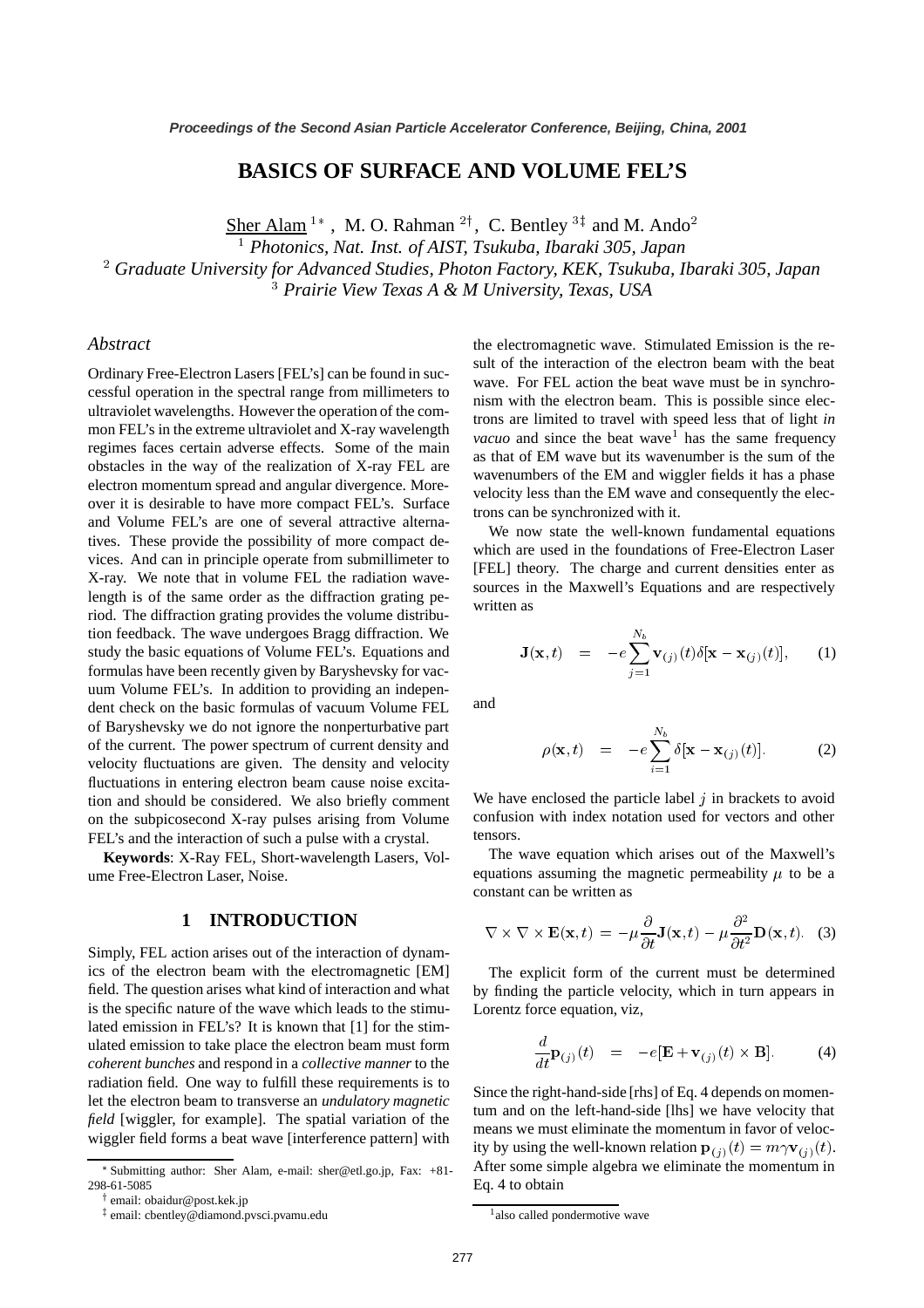$$
\frac{d}{dt}\mathbf{v}_{(j)}(t) = -\frac{e}{m\gamma}\{\mathbf{E} + \mathbf{v}_{(j)}(t) \times \mathbf{B} - (\mathbf{v}_{(j)}(t) \cdot \mathbf{E})\mathbf{v}_{(j)}(t)\}.
$$
\n(5)

It is convenient to go to Fourier coordinates or reciprocal <sup>2</sup> coordinates  $\omega$  and **k** by defining the Fourier Transformation [FT] of any function  $f(\mathbf{x}, t)$ 

$$
f(\mathbf{k}, \omega) = \int_{-\infty}^{\infty} d\omega \int d^3k \exp(i\omega t - \mathbf{k} \cdot \mathbf{x}) f(\mathbf{x}, t). \tag{6}
$$

Applying FT to Eq. 3 we obtain

$$
-\mathbf{k} \times \mathbf{k} \times \mathbf{E}(\mathbf{k}, \omega) = -i \mu \omega \mathbf{J}(\mathbf{k}, \omega) + \mu \omega^2 \mathbf{D}(\mathbf{k}, \omega). \tag{7}
$$

Rewriting the above equation in component form we have

$$
k^{2}E_{i}(\mathbf{k}, \omega) - (k_{j}E^{j})k_{i} = -i\mu\omega J_{i}(\mathbf{k}, \omega) + \mu\omega^{2}\varepsilon_{ik}E^{k}(\mathbf{k}, \omega),
$$
 (8)

where the electric displacement  **has been related to the** elecrtic field **E** via the electric permitivitty tensor  $\varepsilon_{ik}$ . One can easily solve Eq. 8 for the electric field if the permitivitty tensor is diagonal [i.e. the case of diffuse beam where the wave frequency is much greater than electron plasma frequency], we immediately obtain

$$
\mathbf{E}_i(\mathbf{k},\omega) = \frac{i\omega}{\varepsilon(\omega^2 - k^2 c^2)} \{ J_i(\mathbf{k},\omega) - \frac{c^2}{\omega^2} (k_l J^l) k_i \}.
$$
 (9)

This agrees with the expression in [1] if one changes units [in this case replaces  $\varepsilon$  by  $1/(4\pi)$ ]. When the permitivitty tensor is not restricted to a particular form one may solve Eq. 8 by using Green function techniques.

By using the above basic equations we can independently show the relations given in [2] for volume FEL. One advantage of our approach is that we use the equations from the very outset in terms of the reciprocal four-vector  $(\omega, \mathbf{k})$ . For example one can immediately write the expression of power and consequently emissivity by plugging Eq. 9 into the expression of radiated power

$$
P = -2(2\pi)^4 \lim_{T \to \infty} \int_0^\infty d\omega \int d^3k \Re[\mathbf{E}(\mathbf{k}, \omega) \cdot \mathbf{J}^*(\mathbf{k}, \omega)].
$$
 (10)

Another advantage is that since the VFEL depends on the Bragg's condition, and in analogy with theory of diffraction it is more expedient to formulate the problem in terms of reciprocal space. Moreover the dispersion relation can be written with less effort if one starts with reciprocal space from the outset.

### **2 SURFACE AND VOLUME FEL'S**

Many different types of FEL's have been suggested and some of these are now in successful operation. Almost all

 $\times$  **B** forming a cavity or one-dimensional diffraction grating in the current types of FEL's use the spontaneous radiation mechanism and employ for feedback two parallel mirrors which transmitted and diffracted waves propagate along the electron beam direction forming of what is called a onedimensional distributed feedback [DFB].

> It is of interest to consider FEL's which are compact and can operate in a wide-spectral range in particular ultraviolet and X-ray. The surface and volume FEL's have been suggested [2] to achieve the requirements of being compact and of operating in the ultraviolet and Xray regions. Moreover they potentially provide a large tunability from submillimeter to X-ray. The main idea of SFEL and VFEL is that they work on the basis of non one-dimensional distributed feedback system. Now what is non one-dimensional distributed feedback system? Even a one-dimensional diffraction grating can act as non one-dimensional distributed feedback system provided that Bragg diffractive angle does not equal  $\pi/2$  i.e. the wave does not move in the backwards direction. The gain of VFEL when the condition of synchronism is satisfied is proportional to  $\rho_0^{1/5+1}$  where  $\rho_0$  is the electron beam density and  $S$  is the number of diffracted waves<sup>3</sup>. From this relation we can immediately see why VFEL is more effective in terms of radiation process compared to ordinary FEL and in principle could be realized with a more compact device.

> By going to the Fourier space we can write the fluctuation spectrum of the particle velocity by using the Lorentz equation Eq. 5

$$
\delta \mathbf{v}_{(j)}(\omega) = \frac{ie}{m\gamma\omega} \int \frac{d^3k'}{(2\pi)^3} \exp(-i\mathbf{k}' \cdot \mathbf{r}_0)
$$

$$
(\frac{\omega}{\omega - \mathbf{k}' \cdot \mathbf{v}_0} \mathbf{E}(\mathbf{k}', \omega - \mathbf{k}' \cdot \mathbf{v}_0)
$$

$$
+(\frac{\mathbf{k}'}{\omega - \mathbf{k}' \cdot \mathbf{v}_0} - \mathbf{v}_0/c^2)
$$

$$
[\mathbf{v}_0 \cdot \mathbf{E}(\mathbf{k}', \omega - \mathbf{k}' \cdot \mathbf{v}_0)]). \tag{11}
$$

This expression is the zeroth-order approximation. We can go beyond it in several ways. The first is to use simple iteration, i.e. calculate the next-order by replacing the velocity by  $\mathbf{v}_0 + \delta \mathbf{v}_0$  [where  $\delta \mathbf{v}_0$  is found from Eq. 11] in the expression Eq. 11 in this manner we can go beyond the linear approximation used in [2]. This allows us to incorporate the [perturbative] effects of the radiated field on the beam current. We must also check that this procedure converges, as it should, since it is by assumption a perturbative method.

In order to obtain an expression for gain we outline the procedure but not the equations here. We can readily obtain an expression for  $\delta J(k,\omega)$  by plugging Eq. 11 into the FT of the current expression [see definition Eq. 1 ] i.e. Eq. 1. Once this is done we may find an expression for  $\mathbf{E}_i(\mathbf{k}, \omega)$ .

<sup>2</sup>reciprocal to time and space

<sup>&</sup>lt;sup>3</sup>We recall that for ordinary FEL gain when the condition of synchronism is satisfied is proportional to  $\rho_0^{\prime\prime}$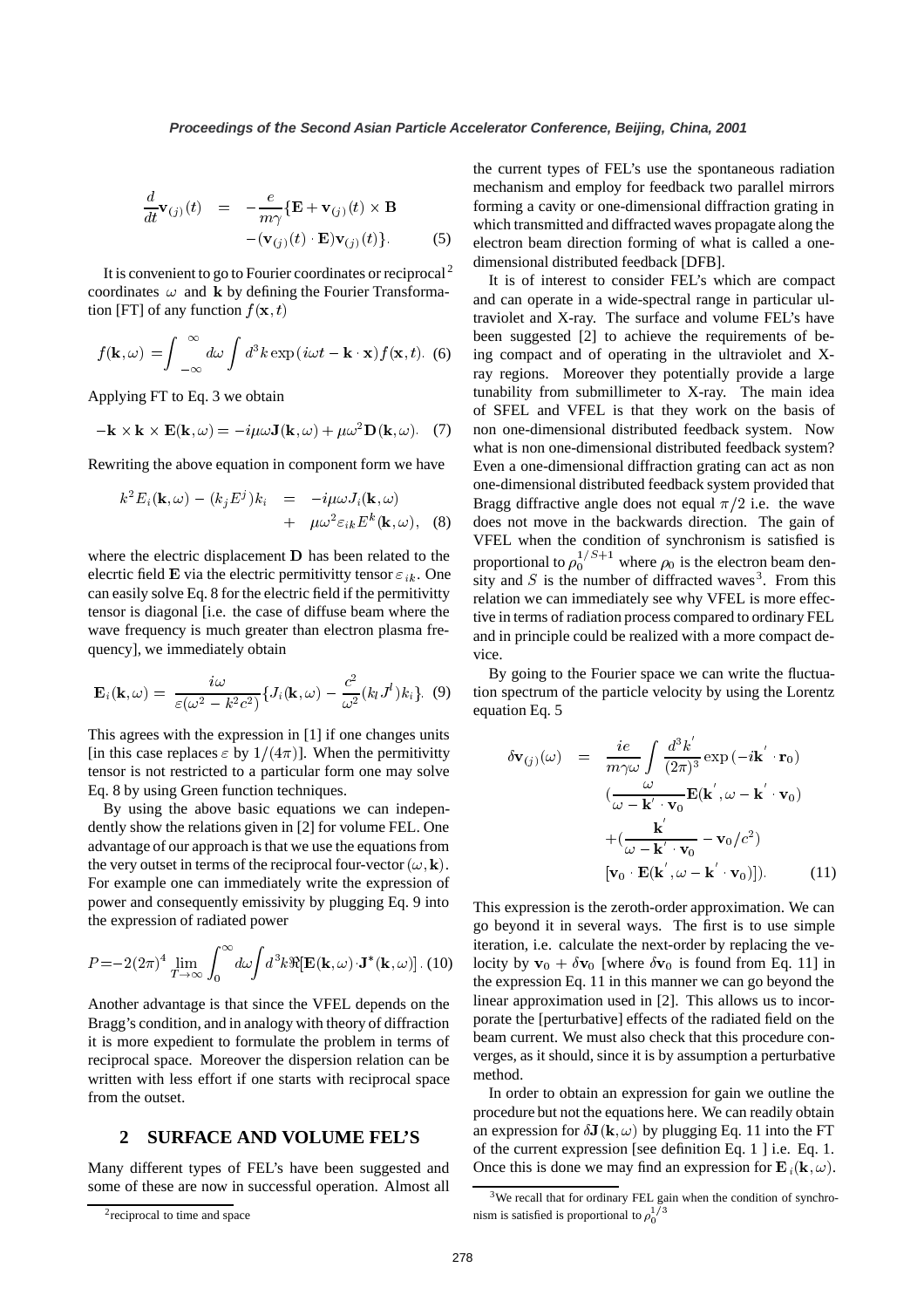For diffuse beam case i.e. Eq. 9 this is clear. Even in more complicated case the same holds. We may rewrite Eq. 7 so that the source term i.e. explicit current terms are transported to the rhs of this equation. It now remains to expand the  $E$  field in terms of eigenmodes. Having done this we can obtain a dispersion relation involving the susceptibility  $\chi$ ,  $\omega$  and k. Thus one can extract imaginary part of k which is equivalent to gain. By choosing different forms for  $\chi$  we can model various diffraction gratings for the SFEL and VFEL schemes.

The changes in the power spectrum  $\delta P$  follows from Eq. 10,

$$
\delta P = -2(2\pi)^4 \lim_{T \to \infty} \int_0^\infty d\omega \int d^3k
$$

$$
\Re[\mathbf{E}(\mathbf{k}, \omega) \cdot \delta \mathbf{J}^*(\mathbf{k}, \omega)]. \tag{12}
$$

and can be obtained directly by plugging in the expression for current fluctuations  $\delta J(k,\omega)$ 

$$
\delta \mathbf{J}(\mathbf{k}, \omega) = -e \sum_{j} \exp(-i\mathbf{k} \cdot \mathbf{r}_{0j}) \{ \delta \mathbf{v}_{(j)}(\omega - \mathbf{k} \cdot \mathbf{v}_{0})
$$

$$
-i \mathbf{v}_{0} [\mathbf{k} \cdot \delta \mathbf{r}_{j}(\omega - \mathbf{k} \cdot \mathbf{v}_{0})] \},
$$

$$
\delta \mathbf{r}_{j}(\omega) = -(i/\omega) \delta \mathbf{v}_{(j)}(\omega), \qquad (13)
$$

into Eq. 12. We note that since the above expression for the current fluctuations is written in terms of velocity fluctuations and that later are related to  $E$  field through expression Eq. 11 the power fluctuation spectrum depends in the usual manner on the EM field, as it should.

The power spectrum of current density and velocity fluctuations associated with noise are clearly important considerations. It is well-known that at least three excitation amplitudes [the current density, the longitudinal velocity and electric field] which all enter with fluctuations. The basic E-field fluctuations arise due to zero-point fluctuations and are usually too small unless one is in the cavity quantum electrodynamics regime, i.e. the fluctuations are restricted to a region which are on the order of wavelength. Shot noise gives rise to density fluctuations and velocity fluctuations arise due to velocity spread.

We restrict ourselves to a simple and transparent approach to this issue in the present note, similar to [4]. As a first approximation we can assume that particles are randomly distributed when they enter the interaction area. The total number of particles in the beam under the most simplest assumptions is

$$
n = \frac{NAu}{2\Delta f} \tag{14}
$$

where  $\Delta f$  is the spectral width within which the fluctuations are to be evaluated. The beam is assumed to have a cross-sectional area  $A = \pi w_b^2$  where  $w_b$  is the beam radius. The current density fluctuations for a stream of particles under the assumptions that they have a uniform velocity  $u$ and have a completely random distribution leads to the expected shot noise form

$$
\delta J^2 = 2e \frac{J}{A} \Delta f \tag{15}
$$

Let us next consider the velocity fluctuation noise. The mean-squared velocity fluctuations and mean square velocity deviation are

$$
\overline{\left|\delta u\right|^2}/c^2 = \frac{2}{3} \frac{\delta f}{f} \frac{1}{\lambda \overline{N}A} \frac{\Delta \gamma}{\gamma^3},
$$

$$
\overline{\delta u^2}/c^2 = \frac{1}{3} \frac{\Delta \gamma}{\gamma^3},
$$

$$
\overline{\left|\delta u\right|^2}/\overline{\delta u^2} \sim \frac{2}{3} \frac{\delta f}{f} \frac{1}{\lambda \overline{N}A}.
$$
(16)

 $\phi$  ( $\omega$  – **k** · **v**<sub>0</sub>) become quite large. This leads to the classic result that the In the last equation in 16 we have taken the ratio of mean-squared velocity fluctuations to mean square velocity deviation which shows that the former are reduced relative to the later by a factor which is directly proprtional to fractional bandwidth divided by number of particles within one wavelength. The key observation [4] is that although the velocity fluctuations appear small, they become density fluctuations by bunching and the resulting fluctuations can gain becomes worse as we go towards smaller wavelength, in fact it the "worseness" factor goes as  $1/\lambda^3$ . In the case of SFEL and VFEL it is claimed [2] that the frequency of photons emitted even at small angles to the electron velocity does not depend on electron energy but is determined by the Bragg condition. However in a real device it is very difficult if not impossible to satisfy the Bragg condition for all the photons emitted from the beam. Thus a certain fraction of the photons will not satisfy the Bragg condition and will contribute to "noise power" of the beam. It is straightforward to estimate the loss of gain due to the part of the beam which gives rise to the photons that do not satisfy the Bragg condition. Clearly for this part of the beam the analysis takes the straightforward form as outlined briefly above and given in more detail in [4]. Thus the total gain will be a "mixture" of a  $\rho_0^{1/4}$  and  $\rho_0^{1/3}$  part rather then the pure  $\rho_0^{1/4}$  [or  $\rho_0^{1/(3+1)}$  in the case of multi-wave dynamical diffraction] dependence as in [2]. We note that in order to determine  $Im k_z$  [in notation of [2]] and the gain an expansion is made in [2] near the exact Bragg condition, with  $\delta \ll 1$  [in notation of [2]] representing the deviation from this condition. However we cannot assume this for all the photons emitted from a real beam. Thus the the gain formula contains contributions from both parts one depending on  $\rho_0^{1/4}$  and the other on  $\rho_0^{1/5}$ .

> Yet another consideration which must be taken into account is that of injection of beam into the interaction region. This clearly has practical importance since it is necessary to minimize the fluctuations of the beam about the steady state trajectories in order to minimize a uniform resonant interaction. In ordinary FEL's this is done by tapering the wigglers [1]. However, for example even with tapered field when electron beam is injected into a combined helical wiggler and axial solenoidal field [ASF], large scale fluctuations accompany injection when ASF is close to gyroresonace and lower the linear gain [1]. Thus in SFEL and VFEL one has to take into account of the photons emitted